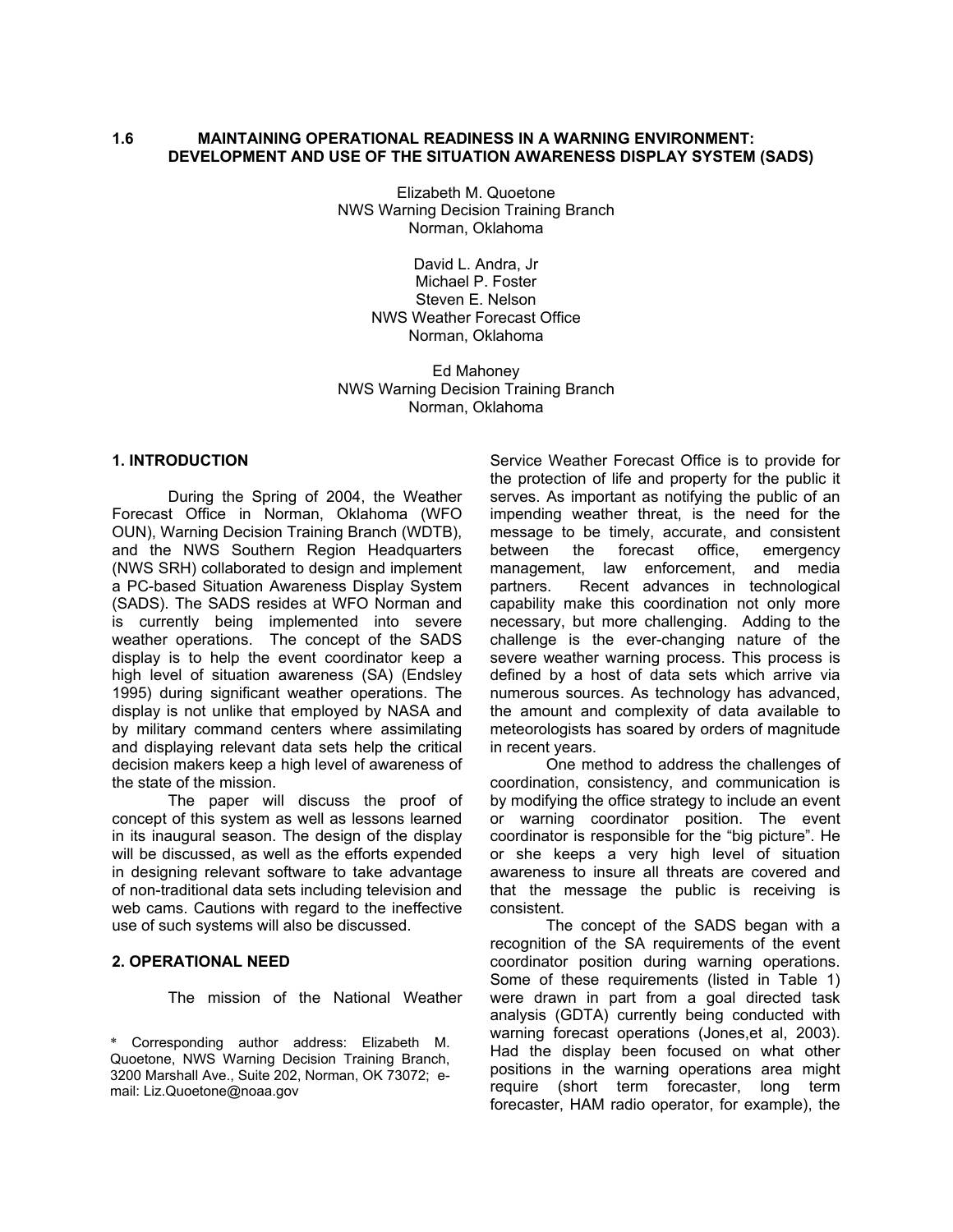population of the display would have included displays designed primarily for their situation awareness needs. In fact, the requirement for the display to be flexible in order to meet other mission needs was a consideration in the design.

#### **3. DESCRIPTION OF SADS**

 The SADS consists of a combination of off the shelf hardware, as well as existing and uniquely designed software.

### **3.1 Hardware**

 The SADS is a network of PCs which display data and television via multiple LCD monitors (Figure 1). In its current configuration, four small form factor (SFF) PCs were used. The SFF PC was chosen to minimize footprint, heat, and power demands and proved well-suited for these requirements. Each PC was equipped with a dual-display video card so that 2 monitors could be connected to each. A television tuner was also installed in each PC giving the system the ability to display up to 4 separate television signals simultaneously. A total of 8, thin-bezel LCD monitors with 21 inches diagonal width were installed. The monitors were mounted with two vertical supports and two horizontal supports anchored into the building framework in the ceiling. Minimal interactivity is provided by a single wireless keyboard mouse interface, which is connected to the SFF PCs using a keyboardvideo-mouse (KVM) switch. The KVM switch can be operated remotely via the keyboard. Sound output from each of the television tuners was connected to an audio switch with wireless remote capability. Wireless speakers situated across the operations area were connected to the switch. This allows the user to quickly select the audio from any of the four television signals. Individual users can also adjust the volume of their speaker as necessary.

 The PCs were networked into the office local area network (LAN) and into the Advanced Weather Interactive Processing System (AWIPS) via the Local Data Acquisition Display (LDAD) (Holmes 2002). This allowed access to data from AWIPS and the internet. A separate Linux-based PC was installed to serve as a web server and content management system for the SADS. Images and data were ingest via the internet from the Linux PC. The final content was then displayed in web browsers on the SFF PCs.

Custom software was developed to manage and

**Table 1.** A partial list of SA requirements for the coordinator position during a warning event. A subset of these requirements (noted by an asterisk **\***) are supplied via the SADS.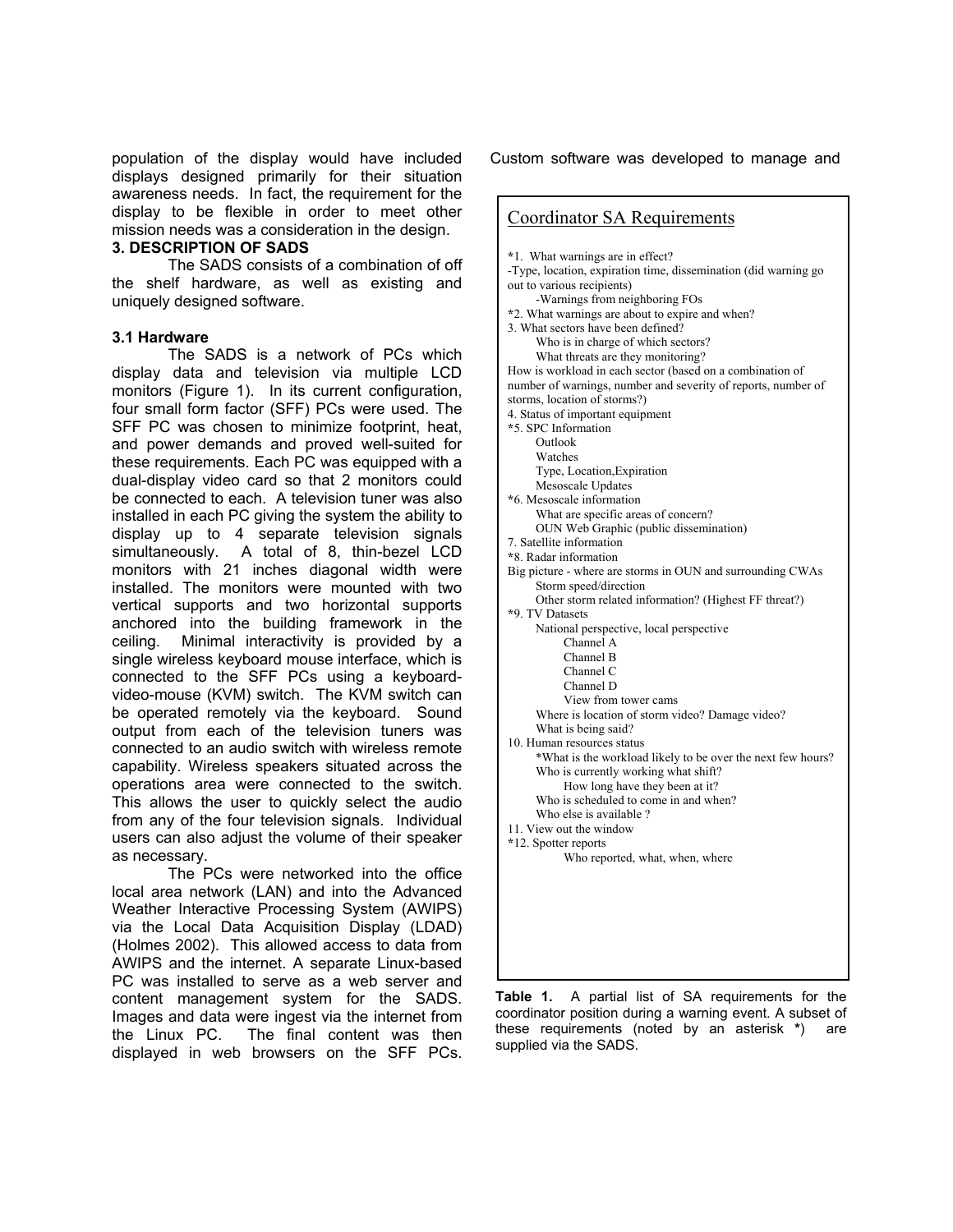

**Figure 1.** Situation Awareness Display System (SADS) as it was configured for operations during severe weather March 27, 2004. The display consists of independent panels which can be configured based in part on the threats at hand.

serve the content via the web server on the LAN.

#### **3.2 Software**

 Windows XP Professional was chosen as the Operating System for the SFF PCs (in order to better support the off the shelf television tuner functionality). However, the remainder of the



**Figure 2**. Output from the SADS Warning Display Application. Current warnings are plotted according to type of warning and annotated with the time to expiration in minutes. When a threshold time to expiration is reached, the size of the annotated text increases. When another threshold expiration time is reached, the county will "flash".

software used by SADS was developed locally using open-source development environments.

 An application was developed on the Linux PC to continually ingest images obtained from the internet and process them into a presentation-style animation. Another application was developed to allow users at any AWIPS workstation to select presentations and determine on which monitor the presentations are displayed. At the current time, the presentation choices include Oklahoma Mesonet images, SPC analysis graphics, web-cam images, utility company outage maps, and radar and forecast images from local television meteorologists.

 The cornerstone application of the SADS is the warning display application. This program runs on AWIPS and produces a graphic of all current warning information from the local and surrounding WFOs on a map (Figure 2). The counties affected are shaded in with the color corresponding to the warning type. A unique feature of the warning graphic is the plotting of the time to expiration for each warning. This allows warning forecasters to quickly assess what warnings are in effect and how soon will they expire. When the time to expiration is less than a threshold value, the county will flash providing more emphasis on warnings closer to expiration.

 A similar application decodes and plots severe storm reports issued by the local and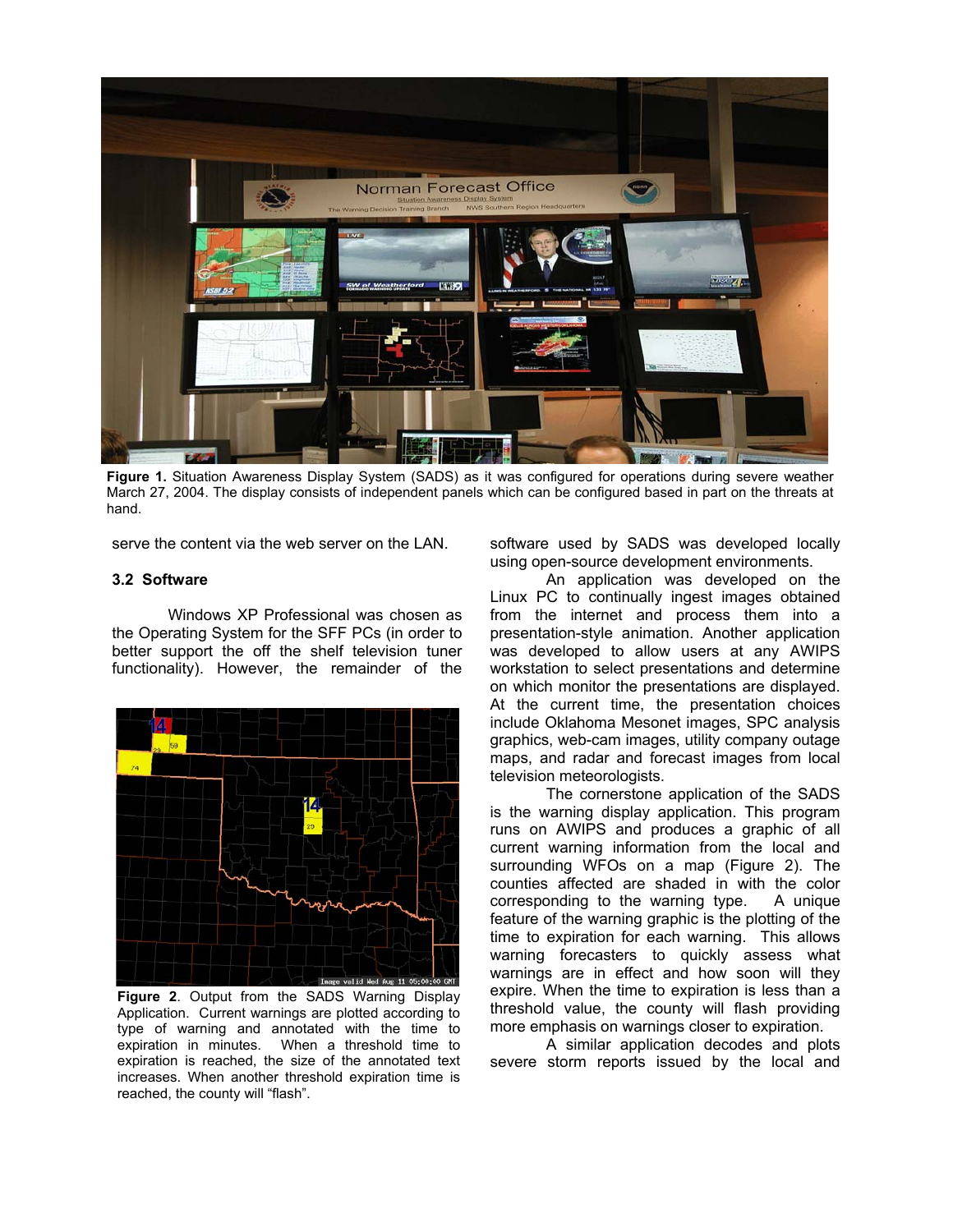surrounding WFOs. Storm reports that are more significant and/or more recent receive greater prominence on the display. The intensity (e.g. maximum gust, hail size, etc.) is also indicated on the plot.

 These presentations and graphics are all tied together with a web-based display application that runs on the Linux PC. When the user selects presentations on AWIPS, the choices are sent through the network so the web-based display application can read the choices and display the requested presentations on the SFF PCs' web browsers.

# **4. Operational Use**

 Currently, the SADS displays are configured according to the SA needs of the WFO operations event coordinator. These needs vary according to the character of the significant event being managed. In nearly all cases, local television broadcasts occupy at least three monitors. Experience has shown that news coverage and live video are important to understanding the event as is being aware of the information reaching decision-makers in other agencies and the population in general. The contents of the remaining screens vary from event to event and even from one hour to the next as SA needs evolve.

 The most common significant events supported by the Norman WFO are associated with severe convective storms. In addition to the television broadcasts, the event coordinator typically configures SADS to display pertinent near storm environment analyses, an overview of the WFO's specialized significant event graphics on the Web, and custom-developed, color-coded maps of recent storm reports and warning management information. Other configuration capabilities include web cameras, flooding-related data sets, topographic mapping, and plume dispersion modeling software for homeland security or hazmat events. The configuration of SADS changes little for routine operations since simply confirming the benign nature of a situation is still an important aspect of good SA.

### **5. INITIAL FINDINGS**

 The SADS was first used at WFO Norman on March 4, 2004 and its importance to operational decision making and event management continues to grow. In the spring and summer of 2004, SADS was used to manage nearly every severe weather episode (more than 20 events), several flood situations, and at least two hazmat incidents. These events provided valuable experience into the application and use of SA technology in a WFO. A list of initial applications and considerations is below.

# **5.1 Applications**

*SADS broadened and improved the event coordinator's awareness of information flow inside and outside the WFO*. For the first time, the coordinator could simultaneously guide information generated by the WFO and assimilate information provided by the media and other sources outside the WFO using one technological system.

*SADS provided a central source of information management data sets and improved the group SA of the operations team.*  The SADS provided a common reference to the team and often set the stage for discussions related to staffing, decision making strategies, and event planning.

### **5.2 Considerations**

 A display wall of any type has the potential to introduce confusion, distraction, and even data overload into the operational arena. Simply providing information is not good enough; the information must be shared in context (Klein 2003). Giving users only what they need *at that moment* may seem like a way to combat this, but can actually have negative effects when goals and their relevant cues are constantly changing (Endsley et al 2003). The data presented must be easy to interpret, clear, and relevant to the threat, yet not so focused as to undermine detection capabilities of "low probability" threats. In addition, the data presented should be done so with a means of assessing their validity.

 One challenge occurred during a severe weather event in which potentially tornadic storms were a threat. A local TV station doing wall-to-wall coverage chose a "lull" in the action to show archive video from a previous event. However, to the forecast staff (and perhaps even some viewers) it was not immediately evident that the